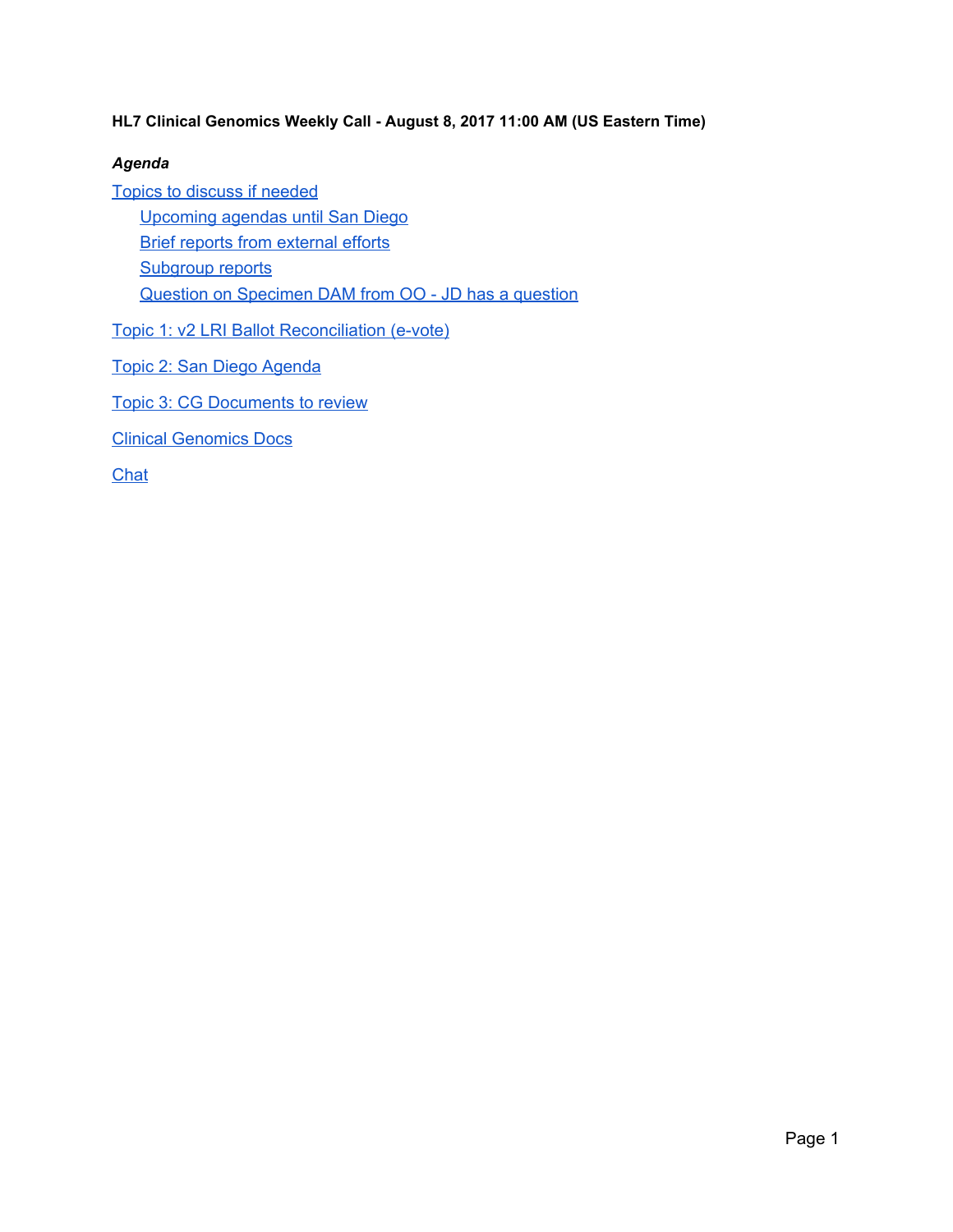### *Attendees*

- 1. Bob Freimuth Mayo Clinic [freimuth.robert@mayo.edu](mailto:freimuth.robert@mayo.edu)
- 2. Caterina Lasome AFMS [cat@ioninformatics.com](mailto:cat@ioninformatics.com)
- 3. Andrew Brown NMDP [abrown3@nmdp.org](mailto:abrown3@nmdp.org)
- 4. JD Nolen Independent Screenwriter jdlnolen@gmail.com
- 5. Shennon Lu NLM [shennon.lu@nih.gov](mailto:shennon.lu@nih.gov)
- 6. Clem McDonald NLM [clemmcdonald@mail.nih.gov](mailto:clemmcdonald@mail.nih.gov)
- 7. Bret Heale Intermountain Healthcare [bheale@gmail.com](mailto:bheale@gmail.com)
- 8. Xin Liu BCH [xinliu215@gmail.com](mailto:xinliu215@gmail.com)
- 9. Bob Dolin [bdolin@Elimu.io](mailto:bdolin@Elimu.io)
- 10. Amnon Ptashek EdicoGenome [genptashek@gmail.com](mailto:genptashek@gmail.com)
- 11. Bob Milius CIBMTR [bmilius@nmdp.org](mailto:bmilius@nmdp.org)
- 12. Joseph Kane Epic jkane@epic.com
- 13. Alex Mankovich Philips [alex.mankovich@philips.com](mailto:alex.mankovich@philips.com)
- 14. Scott Robertson [scott.m.robertson@kp.org](mailto:scott.m.robertson@kp.org)
- 15. Gil Alterovitz HMS/BCH- [gilusa@gmail.com](mailto:gilusa@gmail.com)
- 16. Ling teng BCH-tenglingling@gmail.com
- 17. Elizabeth Newton KP [elizabeth.h.newton@kp.org](mailto:elizabeth.h.newton@kp.org)
- 18. Grant Wood Intermountain Healthcare [grant.wood@imail.org](mailto:grant.wood@imail.org)

### Presiding Chair: Bob Freimuth

### Minutes Approval

- Aug 1
	- [http://wiki.hl7.org/index.php?title=File:HL7\\_CG\\_20170801.pdf](http://wiki.hl7.org/index.php?title=File:HL7_CG_20170801.pdf)
	- motion/2nd Cat Lasome/Bob Milius
	- discussion none
	- abstain 0
	- $\circ$  nay 0
	- yea 15
	- result Minutes approved

## <span id="page-1-1"></span>Topics to discuss if needed

### <span id="page-1-0"></span>Upcoming agendas until San Diego

- May 30 WGM recap, SWOT
- Jun 6 Finish WGM recap, SWOT, Pedigree Ballot any comments?
- Jun 13 FHIR Connectathon, Status of LRI Ballot
- <del>Jun 20 SWOT</del>
- Jun 27 CLIA & CAP requirements Unified view (Andrea, Clem, Gil needs to be present), LRI/V2 cont, SWOT
- Jul 4 US Holiday
- Jul 11 FHIR motion for changes to current build, SWOT, V2/LRI update?
- <del>Jul 18 CAP/CLIA, V2, SWOT</del>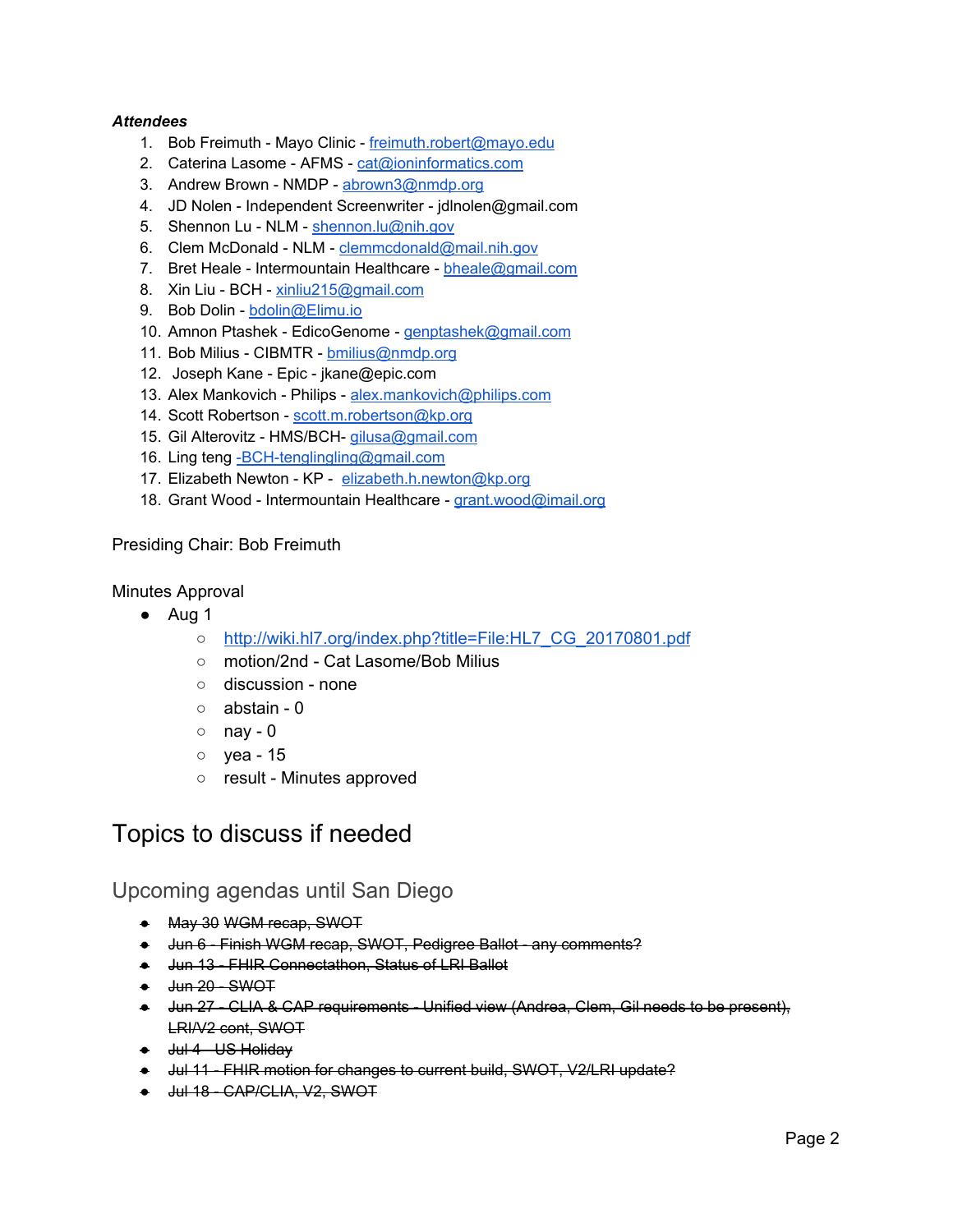- Jul 25 (Kevin P co-chair) DAM update Gil; Clem away
- Aug 1 (Kevin P co-chair) WGM agenda draft, SWOT, Clem away
- Aug 8 (Bob F co-chair) WGM schedule draft, DMP
- Aug 15 (Bob M co-chair) Gil may be gone, DMP (Bob F), HL7 genomics policy summit (Grant), O&O input (JD)
- Aug 22 (Kevin P co-chair) Clem, Bob M and Bob F out (eclipse!)
- Aug 29 (Bob M co-chair) Clem gone, DAM update suggestions (new use cases, updates to existing) are due.
- $\bullet$  Sep 5 -
- Sep 9-17 WGM San Diego

### <span id="page-2-0"></span>Brief reports from external efforts

- GA4GH
	- Upcoming meeting: https://broadinstitute.swoogo.com/ga4gh5thplenary/home
- **National Academies** 
	- Working with FHIR Foundation on Mission and Charter (JD)
- Clingen/Clinvar
	- $\circ$
- Variant Modelling Collaboration (**VMC**)
	- ○

### <span id="page-2-2"></span>Subgroup reports

- IM
- [https://docs.google.com/document/d/18sVxZdAeA98ok5hdGwmmVxVinTq\\_vAT9B-Z8GI](https://docs.google.com/document/d/18sVxZdAeA98ok5hdGwmmVxVinTq_vAT9B-Z8GIAyRiM/edit) [AyRiM/edit](https://docs.google.com/document/d/18sVxZdAeA98ok5hdGwmmVxVinTq_vAT9B-Z8GIAyRiM/edit)
- Not meeting during July sync'g schedule with VMC, will pick up again after public release
- FHIR
	- [https://docs.google.com/document/d/1FGCQRtxJKyHhnC1uB\\_t4sJZ9yXbLMGOqPXHPr](https://docs.google.com/document/d/1FGCQRtxJKyHhnC1uB_t4sJZ9yXbLMGOqPXHPr5tSLLQ/edit#heading=h.nts1cfujf9t5) [5tSLLQ/edit#heading=h.nts1cfujf9t5](https://docs.google.com/document/d/1FGCQRtxJKyHhnC1uB_t4sJZ9yXbLMGOqPXHPr5tSLLQ/edit#heading=h.nts1cfujf9t5)
	- See schedule at bottom of above link (feel free to add topics to calendar/email Gil)

## <span id="page-2-1"></span>Topic 1: v2 LRI Ballot Reconciliation (e-vote)

- The motion is to accept the disposition and proposed resolutions to Comments 32, 41, 216, 218, and 219 [\(http://lists.hl7.org/read/messages?id=316468\)](http://lists.hl7.org/read/messages?id=316468)
- Comment period: Aug 1-6 (currently CLOSED)
- E-voting period: Aug 7-14 (now OPEN)
	- Vote here: [https://docs.google.com/forms/d/e/1FAIpQLSfNwzYnLO5jDOy3CZGiQKZGef0b1QqNoRB](https://docs.google.com/forms/d/e/1FAIpQLSfNwzYnLO5jDOy3CZGiQKZGef0b1QqNoRBeD0FUL8qclF79kg/viewform) [eD0FUL8qclF79kg/viewform](https://docs.google.com/forms/d/e/1FAIpQLSfNwzYnLO5jDOy3CZGiQKZGef0b1QqNoRBeD0FUL8qclF79kg/viewform)
- $\bullet$  Quorum required = 15 votes